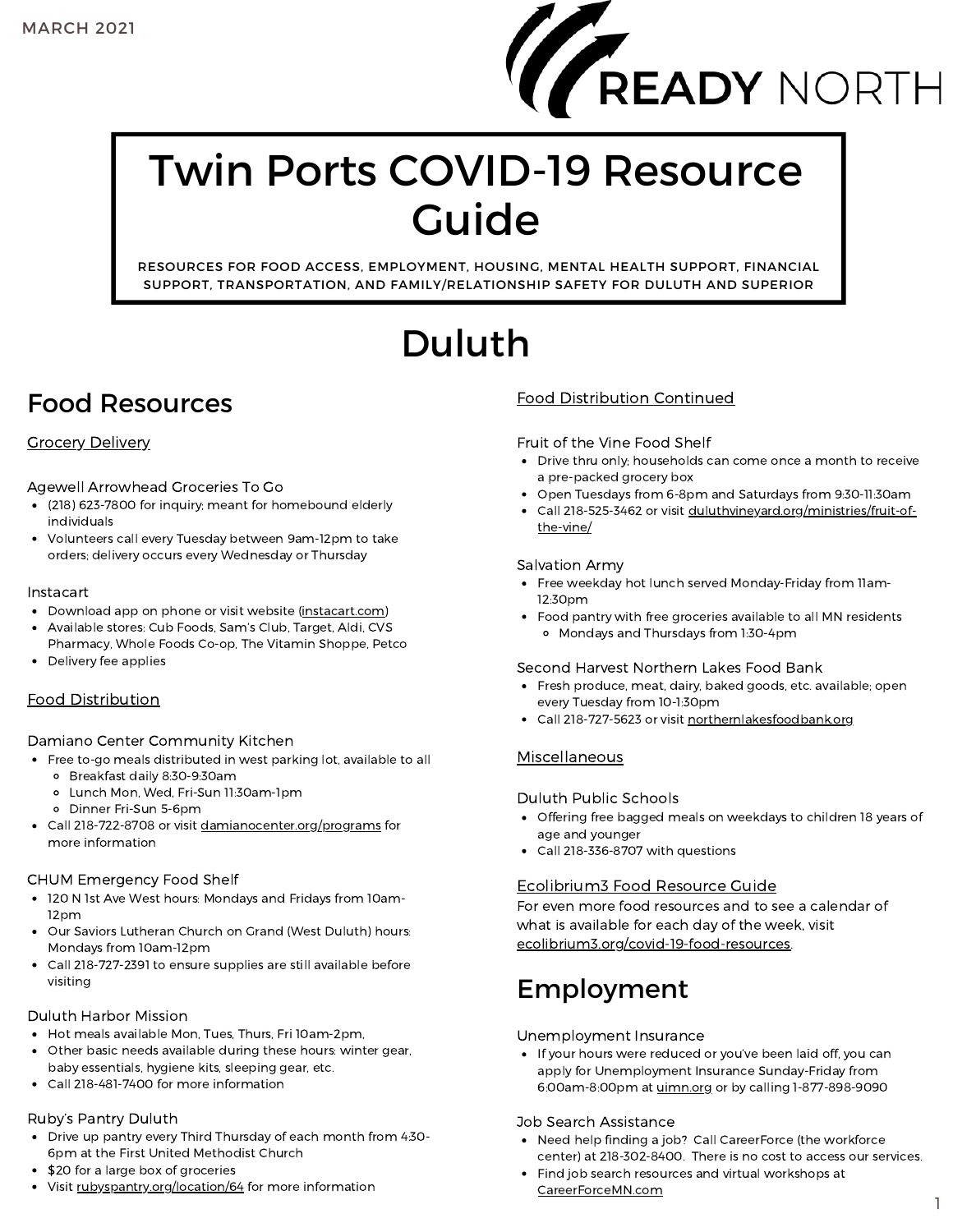

# Duluth

### Housing

1 Roof Community Housing Tenant Landlord Connection

- Provides resources surrounding tenant/landlord rights
- Offers classes for those looking to establish positive rental history and mediation services to help resolve tenant/landlord disputes
- Call 218-727-5372 or email [tcarlson@1roofhousing.org](http://1roofhousing.org/) for more information

#### Salvation Army

- Rent and utility assistance available; call 218-722-7934 to make an appointment
- More information available online at [centralusa.salvationarmy.org/northern/Duluth/provide-housing](http://centralusa.salvationarmy.org/northern/Duluth/provide-housing)

#### American Indian Community Housing Organization (AICHO)

- Gimaajii-Mino-Bimaadizimin
	- Offers case management, assessment, advocacy, mental health services
- Endazhi-Maadaajimon
- 10 unit building providing long-term housing options for those that already have access to housing vouchers
- Call the front desk at 218-722-7225, visit [aicho.org](http://aicho.org/) or call 2-1-1 to schedule an appointment.

### Mental Health Support

#### Duluth Counseling Center

- Telehealth, telephone, and video counseling therapy appointments available
- Offers couples, family & grief counseling, parenting support, stress management, and more
- Call 218-249-0595 or visit [duluthcounselingcenter.com](http://duluthcounselingcenter.com/)

#### Human Development Center

- Offers mental health and addiction services to everyone, regardless of ability to pay
- Telehealth therapy available with limited in-person appointments
- Call 218-728-4491 or visit [humandevelopmentcenter.org](http://humandevelopmentcenter.org/)

#### Amberwing

- Offers services to youth from birth to age 25
- Outpatient programs available for all ages, substance use disorder program for ages 12-18
- Family Resource Center offers free family support, parent forums, liaison services between schools, providers, etc.
- Call 218-355-2100 or visit [amberwing.org](http://amberwing.org/) for more information

#### Birch Tree Crisis Line

24 hour crisis phone line for mental health support, information, and problem solving: 218-623-1800 or text HELP to 741 741

### Mental Health Support Cont.

#### Lake Superior Community Health Center

- Offers treatment for anxiety, depression, grief, loss, traumainformed care, stress management, and more
- Telehealth and in-person appointments available
- Financial assistance available to those without insurance
- Call 218-722-1497 or visit [lschc.org](http://lschc.org/)

#### Pruitt Center for Mindfulness and Well-Being

- Provides resources, expertise, and learning projects to support mindfulness and well-being
- Offers virtual "Mindful Mondays" via Zoom each Monday from 12-12:30pm
- Other virtual activities include live yoga, tai chi, and mindfulness workshops
- For more information call 715-394-8094 or visit [uwsuper.edu/mindfulness](http://uwsuper.edu/mindfulness)

#### National Suicide Hot Line

- Call 800-273-8255 for 24/7, free and confidential support when experiencing emotional distress or crisis
- Offers a "warm line" for those who may not be experiencing a crisis, but would like to talk to someone; Available Tuesday-Sunday from 4-10pm; call 877-404-3190

### Financial Resources

#### AEOA Energy Assistance Program

- Financial assistance available for energy costs and heating bills
- Funding also available for crisis situations and repairs
- Program runs from Oct. 1 May 31st; apply early as funds may run out
- visit [aeoa.org/en/energy-assistance-program](http://aeoa.org/en/energy-assistance-program) or call 218-735-6839 or 1-844-568-0149 to apply

#### Community Action Duluth

- MNsure & SNAP Assistance: Provides step-by-step assistance in the application process for both MNsure and SNAP
	- o Schedule an appointment by emailing [mail@communityactionduluth.org](http://communityactionduluth.org/) or by calling 218-726- 1665
- Free Tax Site: Offers IRS certified volunteers to do taxes for individuals earning less than \$57,000/year
	- Both virtual and hybrid in-person services offered
	- o Email [zayla@communityactionduluth.org](http://communityactionduluth.org/) or call 218-726-1665 ext. 225 for more information

#### LSS Financial Counseling

- Provides free budget/debt, student loan repayment, credit improvement, foreclosure prevention, homebuyer, and reverse mortgage counseling
- Online at [LSSFinancialCounseling.org](http://lssfinancialcounseling.org/) or over the phone at 888- 577-2227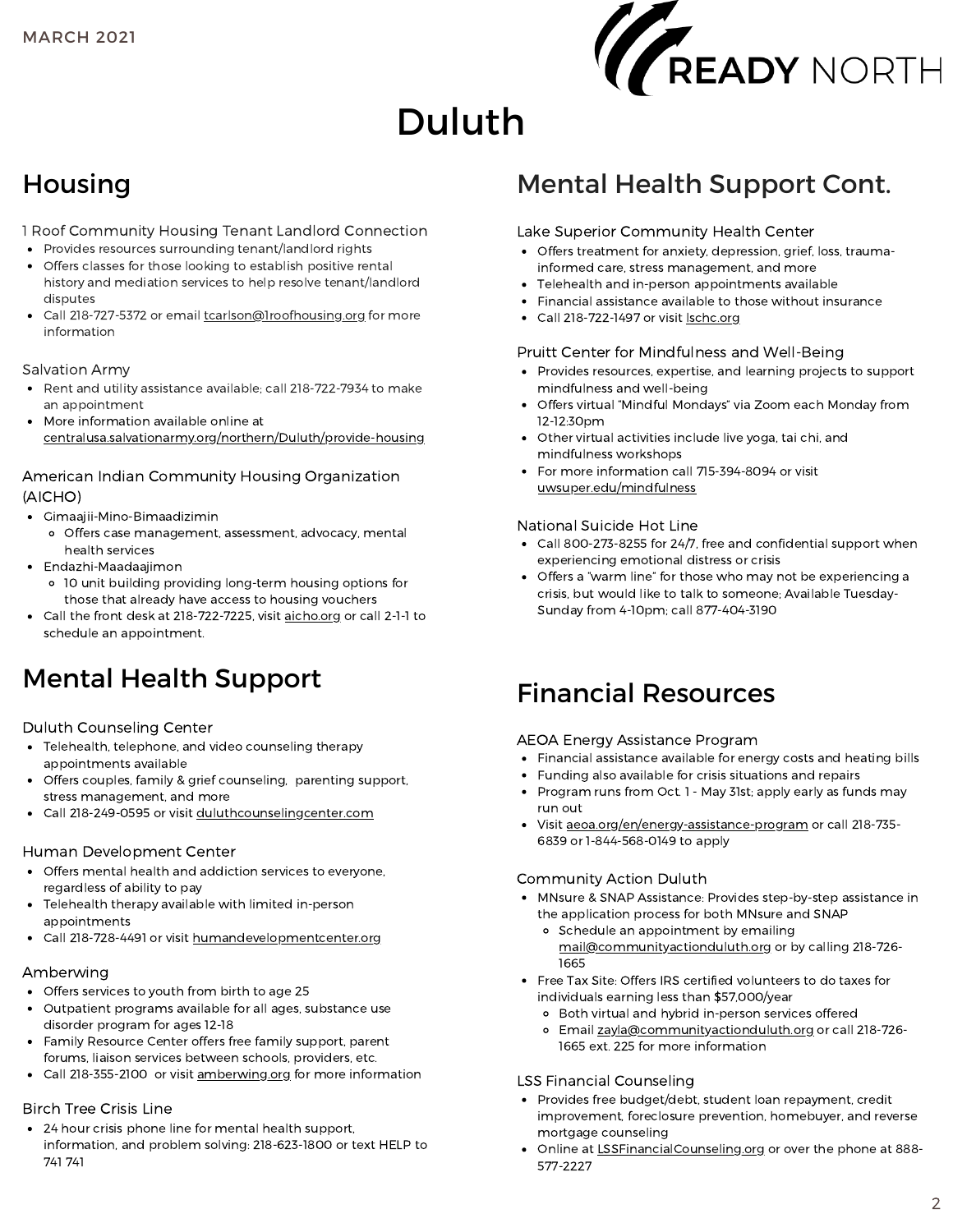

## Duluth

### Family and Relationship Safety

AICHO Dabinoo'Igan Emergency Domestic Violence Shelter

- 10-bed emergency shelter for victims of physical and sexual violence, trafficking, and stalking who need immediate shelter; can stay for up to 30 days
- Offers advocacy, information and referral, housing search assistance, financial assistance, and culturally specific programming
- Call the Hotline at 218-722-2247 if you are currently fleeing domestic violence

#### Safe Haven Shelter and Resource Center

- Provides advocacy, shelter and safety planning for victims of domestic violence
- Offers two virtual support groups
	- Healing Circle: Tuesdays from 6-8pm
	- Healing Steps: Wednesdays from 5:30-7:30pm
	- Call 218-623-1000 for information on how to attend
- Visit [safehavenshelter.org](http://safehavenshelter.org/) for a list of all services
- 24-hour crisis line: 218-728-6381

Program to Aid Victims of Sexual Assault (PAVSA)

- Offers hospital advocacy, mental health support, medical services, and legal assistance to victims of sexual assault
- 24-hour help line: 218-726-1931

### Technology Access

#### Lighthouse Center for Vital Living

- Helps those challenged by disabilities, vision loss or aging
- Offers device loans, technology training and set-up services
- Can provide information on at-home COVID testing accommodations, where to obtain PPE, and general questions regarding basic needs
- Visit *cfvl.org/cccprogram* to apply for a device loan; call 218-461-8968 for more information

### Transportation

#### Semcac Transportation

- Provides free, non-emergency transportation to COVID-19 positive individuals
- Transportation to or from medical services (i.e COVID-19 testing, medical appointments, medication pick-up)
- Trip must originate in Minnesota
- Call 1 (800) 528-7622, option 3 to request a ride

#### Arrowhead Transit

- Call 800-862-0175 option 9 to schedule a ride to and from your destination
- Must call at least 24 hrs in advance to schedule pick-up time
- Fees waived until January

#### Duluth Transit Authority

Still running as an essential service, fares have resumed

For more resources that span all of St. Louis County, please visit [stlouiscountymn.gov/covid19resources](http://stlouiscountymn.gov/covid19resources). You can also dial 2-1-1 to get connected to local resources, available 24/7.

AICHO's COVID Resource Hotline: 218-215-2750 available Monday-Friday from 9am-5pm, or email [covidresources@aicho.org](http://aicho.org/) to request COVID Resources

## Superior

### Food Resources

#### **Grocery Delivery**

#### Walmart

- Same day grocery delivery available every day from 8am-8pm
- Visit [walmart.com/grocery](http://walmart.com/grocery) or call 715-308-6024

#### Instacart

- Download app on phone or visit website [\(instacart.com\)](https://www.instacart.com/store/home)
- Only available in some areas of Superior; available stores include Aldi, Cub Foods, CVS Pharmacy, Whole Foods Co-Op, The Vitamin Shoppe, and Petco
- Delivery fee applies

#### Grocery Delivery Continued

#### Meals on Wheels - Douglas Co.

- Delivers meals for individuals 60 years of age or older that are homebound
- Available Monday-Friday, donation request of \$4 per meal
- Provides additional benefit of well-being check to those experiencing isolation
- Call 715-394-3611 or email [nutritiondirector@seniorconnectionswi.org](http://seniorconnectionswi.org/) for more information

#### Agewell Arrowhead Groceries To Go

- (218) 623-7800 for inquiry; meant for homebound elderly individuals
- Volunteers call every Tuesday between 9am-12pm to take orders; delivery occurs every Wednesday or Thursday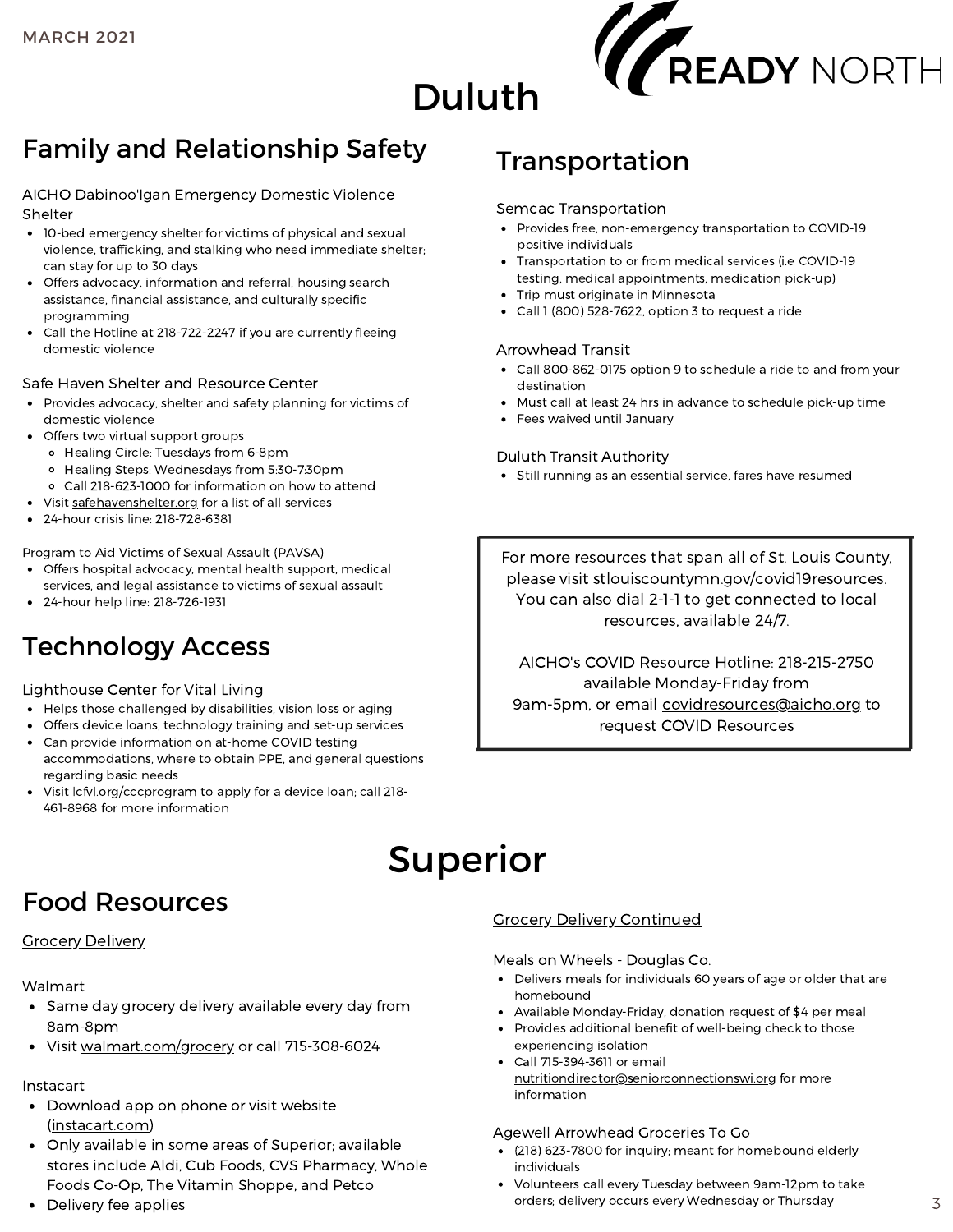

# Superior

### Food Resources Cont.

#### Food Distribution

Salvation Army Basic Needs Pantry

- Weekdays from 1-3pm for food and hygienic items
- Bulk produce available on the 2nd Tuesday of each month from 1-3pm
- Call 715-394-7001 or visit [centralusa.salvationarmy.org/superior/](http://centralusa.salvationarmy.org/superior/) for more information

Northwest WI Community Services Agency

- Food pantry: Provides households with 3-5 days of food
	- Located at main office location, Tuesday-Thursday from 1-3:30pm
- Solid Rock Soup Kitchen: Lunch and dinner provided to the public at 12pm and 5pm Monday-Friday; 4- 5pm Saturdays

Vineyard Church of Superior

- Monthly drive-through food shelf held every 3rd Saturday of the month
- Call 715-718-2600 for more information

Faith United Methodist Church

- Drive-Up/Walk-Up food shelf available each Tuesday from 4:00 pm to 6:30 pm
- Sunday meals temporarily unavailable due to COVID
- Call 715-394-9608 for more information

#### Miscellaneous

Superior School District

- Free breakfast and lunch for all children 18 and under
- Curbside pick up available Monday, Tuesday & Thursday at Superior High School; Door N1 from 9:30- 10:15am
- Wednesdays: Curbside pickup available at SHS from 10-12:30pm; also distributed through the bus route
- For more information call 715-394-8706

### Employment

Unemployment Insurance

Apply for Unemployment Insurance at [dwd.wisconsin.gov/uiben](http://dwd.wisconsin.gov/uiben)

#### Job Search Assistance

- Reach out to Workforce Resource in Superior at 1-855-792-5439
- Information and resources available here: [workforceresource.org](http://workforceresource.org/)

### Housing

Harbor House Crisis Shelters

- Shelter, transitional living, and services for homeless women and families
- 715-394-9608 for the main office (Mon-Thurs 9am to 4pm)

Call 715-392-4157 (available 24/7) for the shelter for availability

#### Superior Housing Authority (SHA)

- Public Housing program: SHA has rental units available where income-eligible families pay 30% of adjusted gross income for rent
- Housing Choice Voucher program: Provides rental subsidies for families living in privately-owned homes; individuals pay 30% of income for housing and utilities while SHA pays the difference
- Office is closed, but you can apply online at [superiorhousing.org/how-to-apply/](http://superiorhousing.org/how-to-apply/) or call 715-394-6601 with questions

### Transportation

Senior Connections

- Curb-to-curb transportation services for people aged 55 and over, or for people with a disability
- Transportation to and from medical appointments, personal appointments, errands
- Available Monday-Friday; call in advance to schedule your ride
- Fee: \$6 each way within city limits of Superior; additional fees apply for rides to Duluth
- Call 715-394-3611 or visit [seniorconnectionswi.org](http://seniorconnectionswi.org/) for more information

Duluth Transit Authority

• Still running as an essential service, fairs have resumed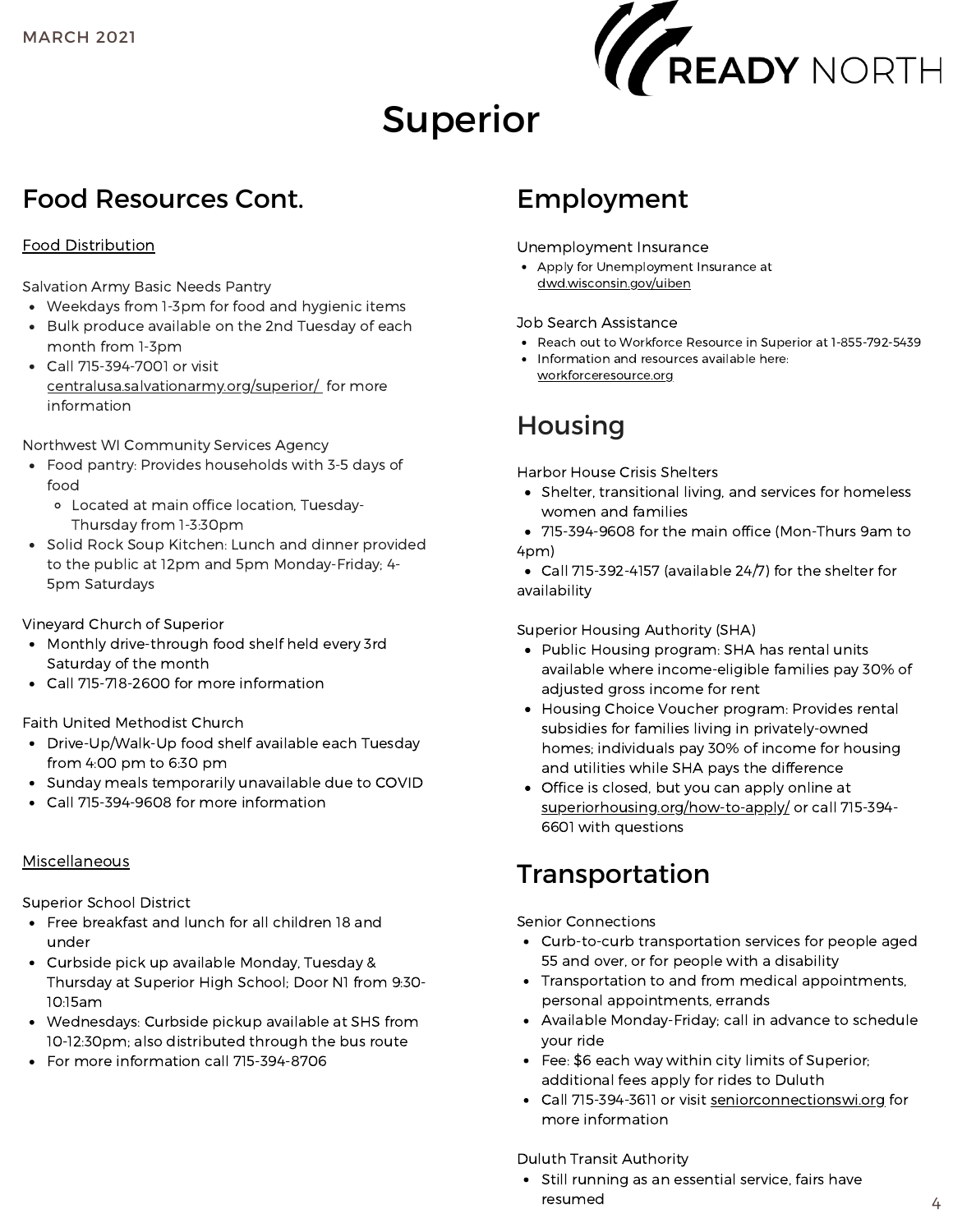

# Superior

### Mental Health Support

Human Development Center

- Offers mental health and addiction serves to everyone, regardless of ability to pay
- Telehealth therapy available with limited in-person appointments
- Call 218-728-4491 or visit [humandevelopmentcenter.org](http://humandevelopmentcenter.org/)

Lake Superior Community Health Center

- Offer treatment for anxiety, depression, grief, loss, trauma-informed care, stress management, and more
- Telehealth and in-person appointments available
- Offer financial assistance to those without insurance
- Call 218-722-1497 or visit [lschc.org](http://lschc.org/)

Pruitt Center for Mindfulness and Well-Being

- Provides resources, expertise, and learning projects to support mindfulness and well-being
- Offers virtual "Mindful Mondays" via Zoom each Monday from 12-12:30pm
- Other virtual activities include live yoga, tai chi, and mindfulness workshops
- For more information call 715-394-8094 or visit [uwsuper.edu/mindfulness](http://uwsuper.edu/mindfulness)

National Alliance on Mental Illness

- Offers support, education, and advocacy to those affected by mental illness
- Virtual peer support and family support groups offered
	- First and third Thursdays, second and fourth Wednesdays of each month, 5:30pm
	- Call 920-452-5152 or email chrissybarnard22@gmail.com to get Zoom links
- Visit [namidouglascountywi.wordpress.com](http://namidouglascountywi.wordpress.com/) for more info

Douglas County 24-Hour Crisis Line

State-certified mental health professionals are available 24 hours a day for mental health support by calling 715-395-2259

National Suicide Hot Line

- Call 800-273-8255 for 24/7, free and confidential support when experiencing emotional distress or crisis
- Offers a "warm line" for those who may not be experiencing a crisis, but would like to talk to someone; Available Tuesday-Sunday from 4-10pm; call 877-404-3190

### Financial Resources

#### Wisconsin Home Energy Plus Program

- Provides financial assistance for heating and electricity, and energy crisis situations
- To apply, visit [homeenergyplus.wi.gov](http://homeenergyplus.wi.gov/) or call 715-395-1651 for more information

#### Northwest Wisconsin Community Services Agency

- Tax Assistance Program: Offers free preparation of state and federal tax returns for households making less than \$64,000/year
- Free store: Donated clothing and household items available for free at main office location
- Affordable Housing: Individuals who meet income guidelines may be eligible for non-subsidized "capped rent" rental units
- Call 715-392-5127 or visit [northwest-csa.org/services](http://northwest-csa.org/services-douglas.htm)douglas.htm for more information

#### LSS Financial Counseling

- Provides free budget/debt, student loan repayment, credit improvement, foreclosure prevention, homebuyer, and reverse mortgage counseling
- Online at [LSSFinancialCounseling.org](http://lssfinancialcounseling.org/) or over the phone at 888- 577-2227

#### Senior Connections Elder Benefit Specialist (EBS)

- Provides information, advocacy, and assistance for Douglas County residents aged 60 and over with programs including Health Insurance, Income Support, Community-Based Services, Housing/Utilities and consumer issues such as Debt Collection
- Call 715-394-3611 for more information

#### Harbor House Crisis Shelters

- SAMaritan Fund: funding available for rental and utility assistance, prescription co-pays, and transportation assistance
- Mon-Fri 10am-2pm appointment only; call 715-997-7184 to schedule

### Family and Relationship Safety

#### Center Against Sexual & Domestic Abuse

- Provides services to individuals hurt by domestic violence, sexual assault, and child abuse
- Offers advocacy services, peer counseling, support groups, an emergency shelter, legal services, community education, etc.
- 24 hour help line available for crisis counseling and emotional support; call 1 (800) 649-2921
- Call 715-392-3136 or visit [casda.org](http://casda.org/) for more information

For more resources that span all of Douglas County, please visit [douglascountywi.org/1124/COVID-19-](http://douglascountywi.org/1124/COVID-19-Updates)

Updates

You can also dial 2-1-1 to get connected to local resources, available 24/7.